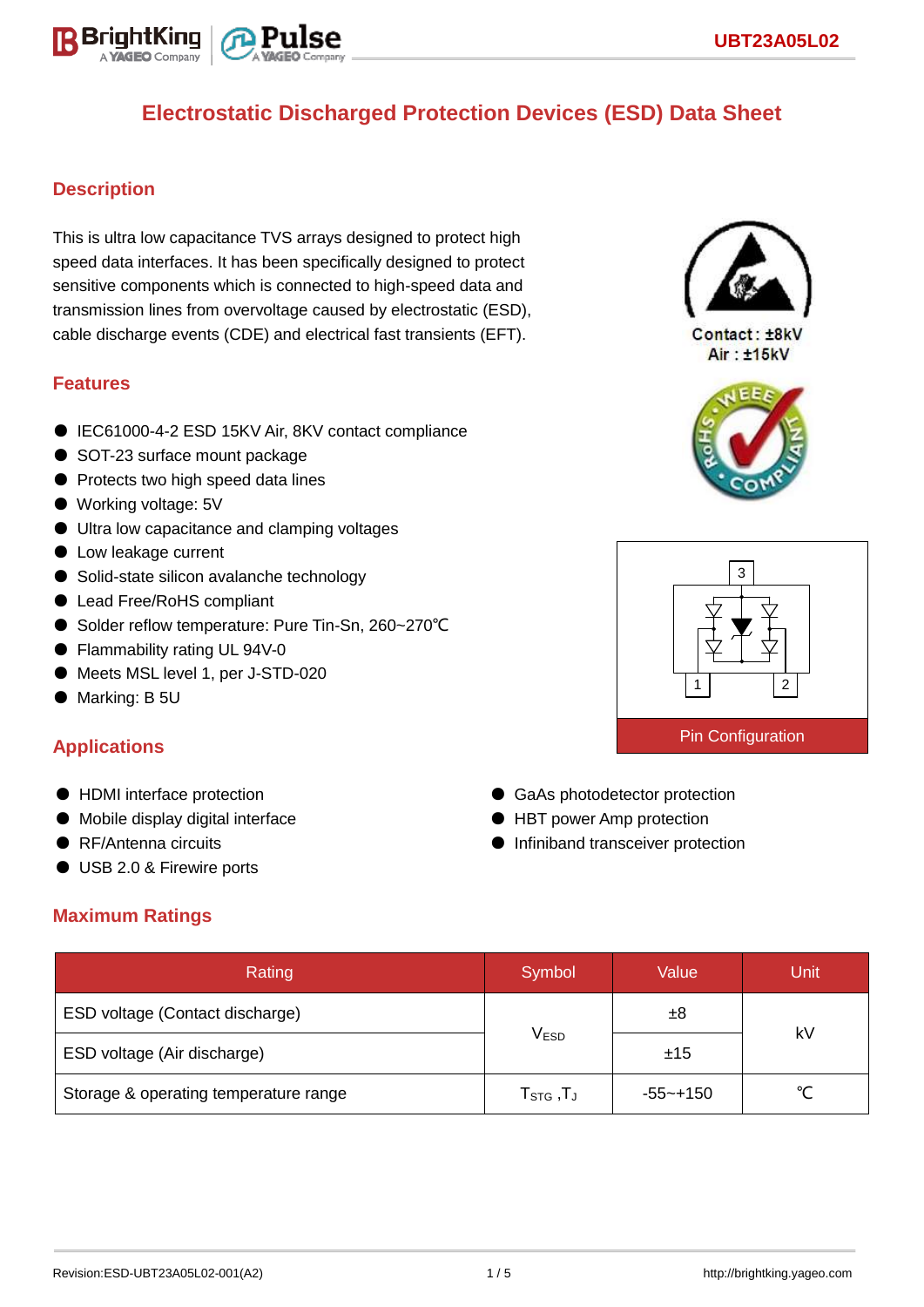

# **Electrical Characteristics (TJ=25**℃**)**

| Parameter                              | Symbol                  | Condition                                      | Min. | Typ. | Max. | <b>Unit</b> |
|----------------------------------------|-------------------------|------------------------------------------------|------|------|------|-------------|
| Reverse stand-off voltage              | <b>V</b> <sub>RWM</sub> |                                                |      |      | 5    | V           |
| Reverse breakdown voltage              | $V_{BR}$                | $I_{BR}$ =1mA                                  | 6    |      |      | V           |
| Reverse leakage current                | <sub>lR</sub>           | $V_R = 5V$<br>Each I/O pin                     |      |      | 0.5  | μA          |
| Clamping voltage ( $tp = 8/20 \mu s$ ) | $V_{C}$                 | $I_{PP}=1A$                                    |      |      | 9.8  | V           |
| Clamping voltage ( $tp = 8/20 \mu s$ ) | $V_{C}$                 | $I_{PP} = 3A$                                  |      |      | 15   | $\vee$      |
| Peak pulse current (tp=8/20µs)         | <b>I</b> <sub>PP</sub>  |                                                |      |      | 4    | A           |
| Off state junction capacitance         | $C_J$                   | $0Vdc.f = 1MHz$<br>Between I/O<br>pins and GND |      | 0.8  |      | pF          |
| Off state junction capacitance         | $C_{J}$                 | $0Vdc.f = 1MHz$<br>Between I/O pins            |      | 0.4  |      | рF          |

## **Typical Characteristics Curves**



### Figure 3. Clamping Voltage vs. Peak Pulse Current



Figure 1. Pulse Waveforms Figure 2. Capacitance vs. Reverse Voltage

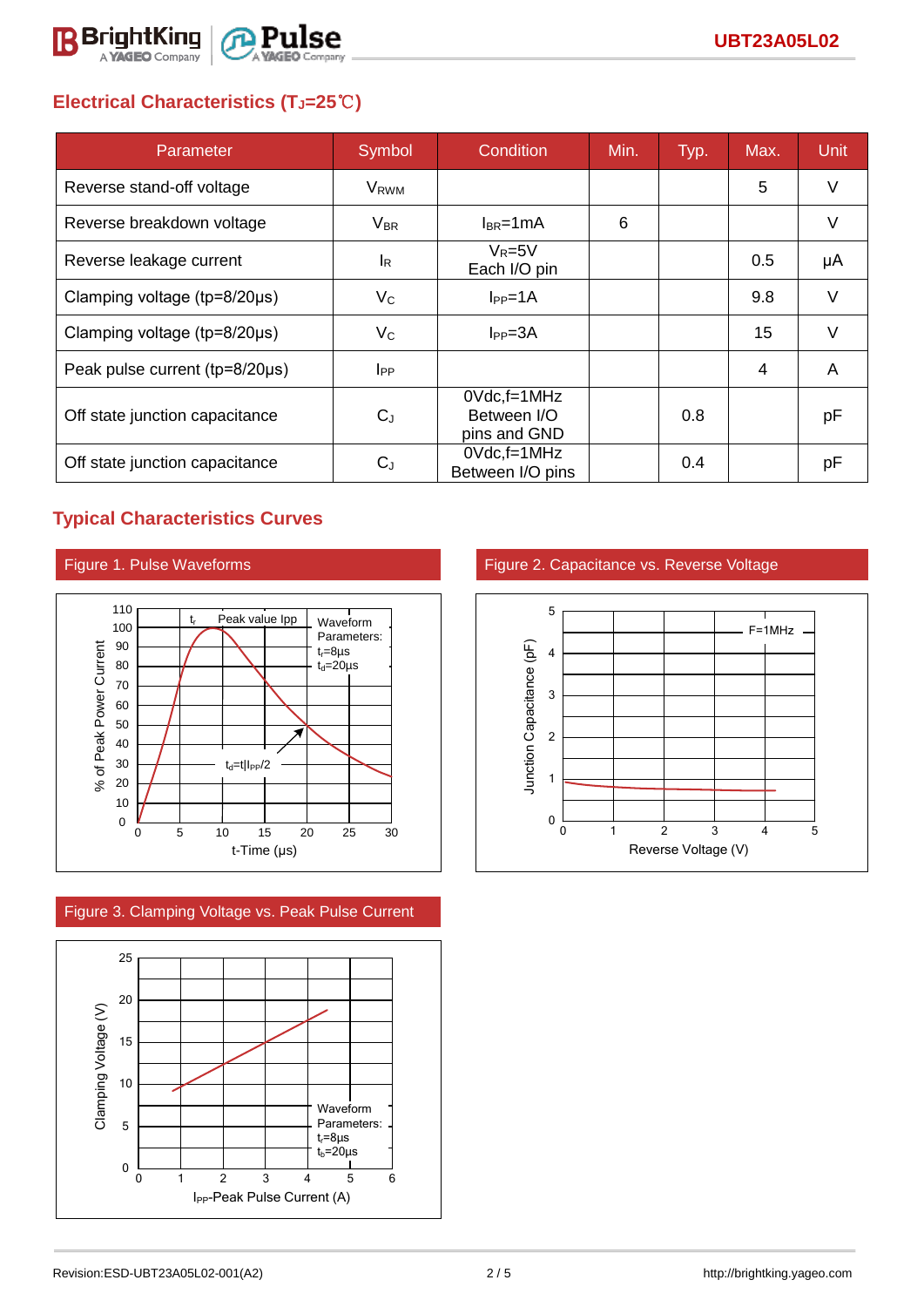

## **Applications Information**

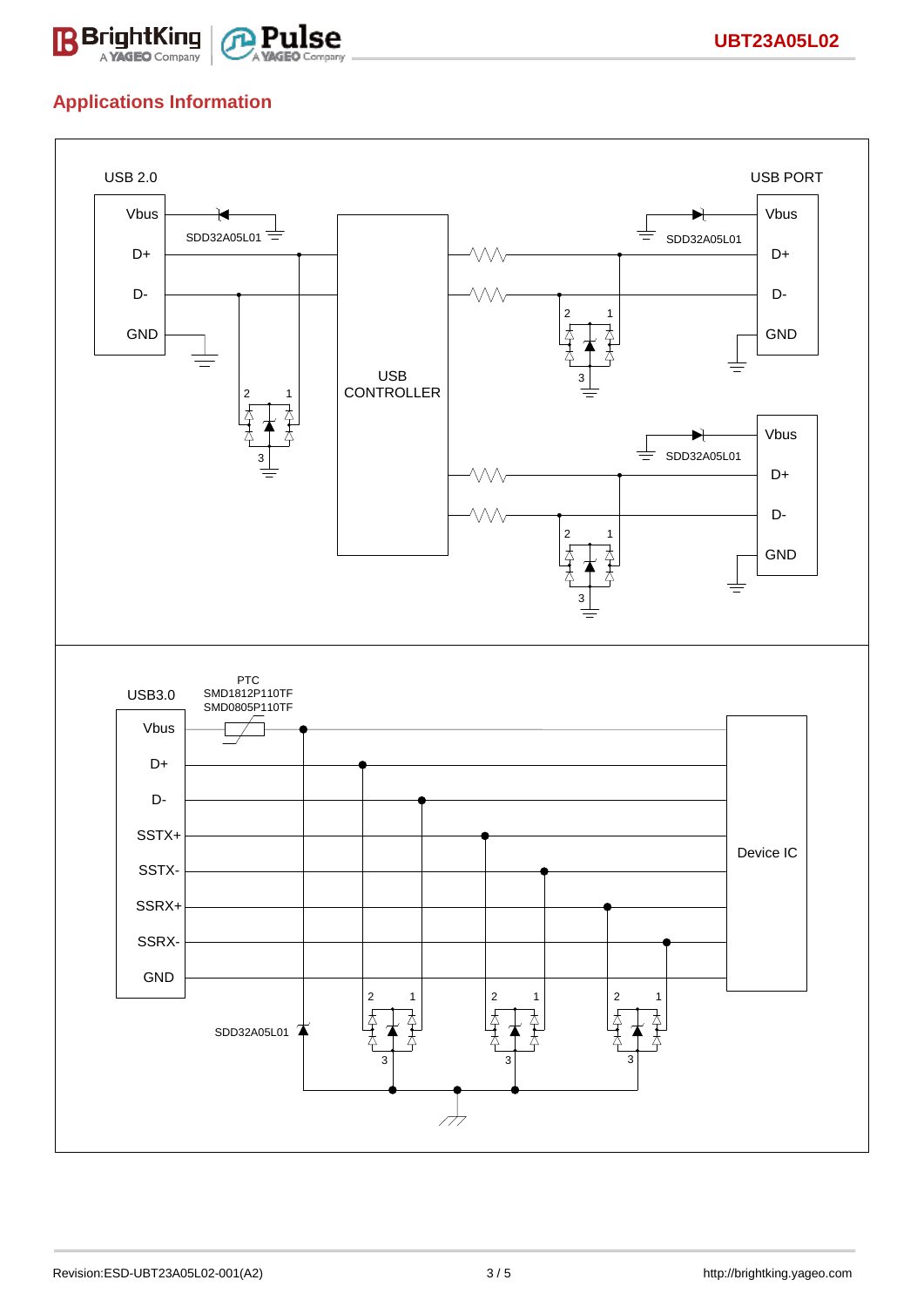

# **Recommended Soldering Conditions**